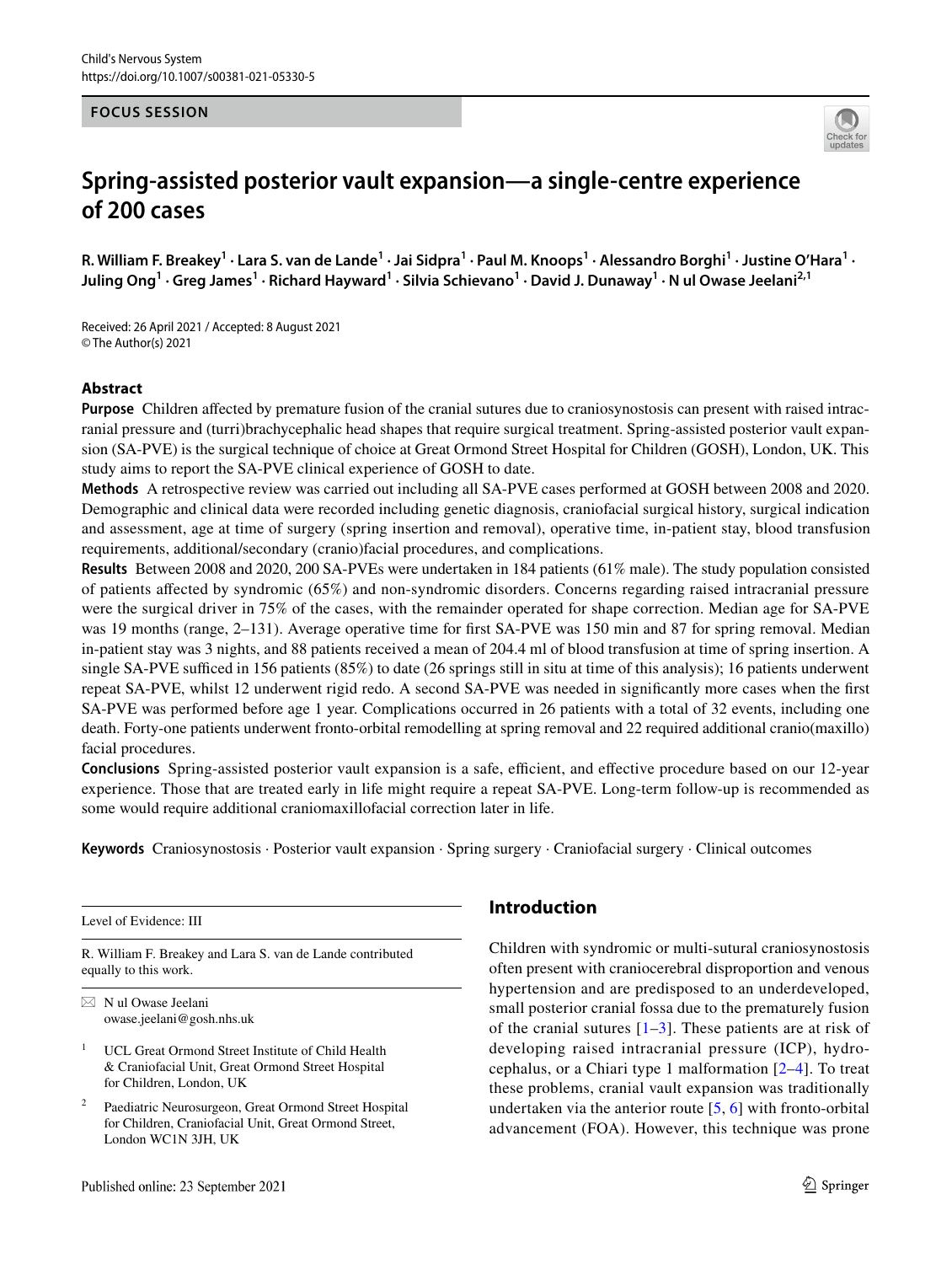to relapse, with a mean reoperation rate of 8.2%, raising to 16.7% in Apert syndrome, and higher rates of reoperation reported if FOA was performed before 6 months of age [[7](#page-8-6)]. In addition, the rate of complications seen in FOA increased when subsequent frontofacial surgery was undertaken in these children, as is often required. To overcome these problems, the Birmingham Craniofacial Team (UK) introduced the posterior route for expansion of the calvarium in 1996 [[8](#page-8-7)]. This approach became increasingly favoured among craniofacial surgeons as it avoids disturbance of the fronto-orbital region in the event that a subsequent frontofacial procedure is required. Posterior vault expansion (PVE) was reported to deliver greater increase in intracranial volume and, in patients with Chiari malformation, was suggested to avoid the need for foramen magnum decompression [[5](#page-8-4), [9,](#page-8-8) [10](#page-8-9)]. Rigid distraction posed challenges with skin closure, which incentivised the introduction of gradual expansion devices to support PVE. These are either transcutaneous distractors—frst described by White et al. in 2009 [[11](#page-8-10)]—which utilise distraction osteogenesis, or subcutaneous springs—described by Lauritzen et al. in 1998 [\[12](#page-8-11)]—which cause primary distraction and secondary osteogenesis [\[13\]](#page-8-12). Spring-assisted PVE (SA-PVE) has been the surgical technique of choice at the Craniofacial Unit, Great Ormond Street Hospital for

Children (GOSH), London, UK, since 2008. This paper aims to review retrospectively the frst 200 consecutive SA-PVE procedures performed at GOSH, and report the clinical experience and outcomes.

# **Materials and methods**

## **SA‑PVE operative technique**

The anaesthetised patient is placed in the prone position, with the neck in a neutral or slightly fexed position. Care is taken to ensure that the abdomen is freely suspended by placing gel pads below the pelvis and the chest, to reduce central venous pressure. A single 'Alice band' bicoronal incision is made down to the subgaleal plane. The skin flap is refected posteriorly to a varying degree depending on the position of the emissary veins and the subcutaneous venous anatomy.

In children under the age of two, the flap is reflected back approximately 7 cm, finishing anterior to the confluence of the lambdoid sutures. Separately, a pericranial flap is dissected leaving the temporalis muscle in situ. A sub periosteal plane is next developed in the retromastoid area towards the foramen magnum, whilst the extracranial soft tissue over the torcula is left in situ. This plain typically ends within 2 cm of the foramen magnum. A curved or bucket handle (to avoid a post-operative bony step) bicoronal osteotomy line is marked 5 cm posterior to the skin incision and taken through the soft tissue tunnel towards the foramen magnum (Fig. [1a](#page-1-0) and b). A number of burr holes are made along the osteotomy line and into the retromastoid area, with the retromastoid burr holes being expanded into a small craniotomy allowing visualisation of the transverse sinus and freeing of the dura

<span id="page-1-0"></span>**Fig. 1** SA-PVE operative technique. Operative technique demonstrating the curved bucket handle osteotomy in axial and sagittal views (**a** and **b**), and the osteotomies and spring placement with resulting vectors (**c** and **d**). A 3D reconstruction showing the post-operative expansion achieved by the now fully open spring (**e**)

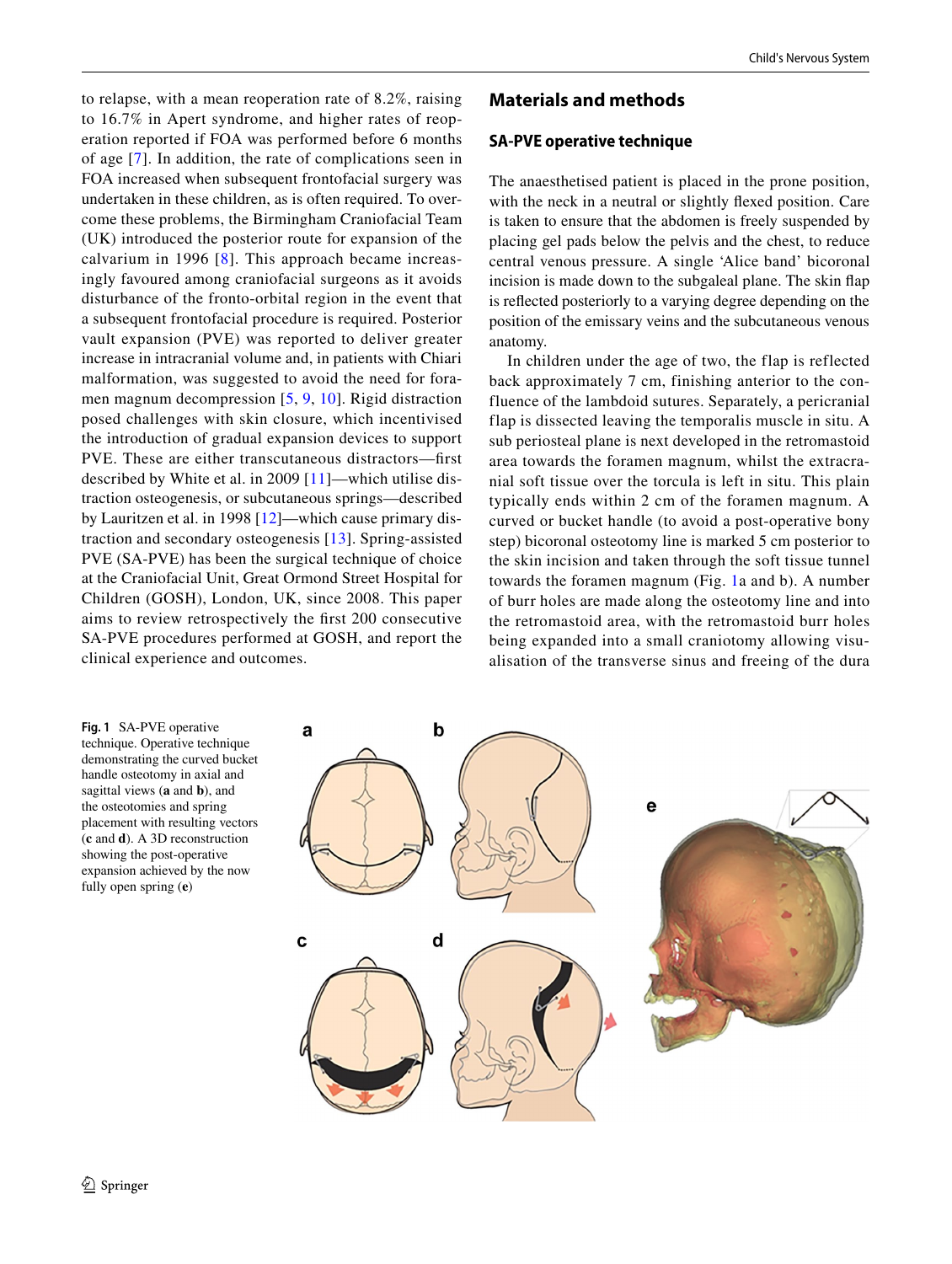towards the foramen magnum under direct vision. The osteotomies are completed, and the dura stripped from the inner table a few centimetres anteriorly and posteriorly. The 'give' (movability) of the posterior bone flap is tested with the surgeon's thumbs, and if felt sufficient, the springs can be placed. Should the flap remain tight, the osteotomies can be extended further towards the foramen magnum, or the dural dissection can be widened until sufficient 'give' is felt. In older children whose bones are less malleable, the soft tissue dissection may need to extend below the torcula and the posterior bone flap may be released entirely before being reattached to the calvarium using metal wires. This osteotomy is typically completed below the torcula which can be done above the torcula as well if the venous anatomy is unfavourable.

Once sufficient, 'give' is achieved typically two but occasionally more GOSH springs are placed into prepared grooves ensuring the footplate of the spring is locked into position. Springs are placed facing each other around 2 cm from either side of the midline (Fig. [1c](#page-1-0) and d). Spring strength (3 different wire diameters are available, resulting in 3 different spring stiffnesses  $[14]$  $[14]$  $[14]$ ) is chosen by the operating surgeon; if two springs are felt to be insufficient, further springs can be placed along the osteotomy lines.

The pericranium is closed over the springs, providing stability to the construct and indicating how well the soft tissues will drape over the springs. Any spring protrusion or bony prominence can be overcome at this stage. The scalp is closed with absorbable sutures and the compressive help of an assistant, who ensures one hand is on the occiput and one on the forehead to avoid compression of the face and eyes. Once the skin is closed, the springs will begin their expansion over the ensuing days (Fig. [1](#page-1-0)).

Spring removal is done on a day case basis, under general anaesthesia. The patient is positioned as per the insertion and the original scar is reopened. The springs are uncovered using monopolar cautery. Generally, most of the bone gaps have ossified by this time; however, care must be taken to avoid dural breach in any unossified areas. Once the springs are exposed, they are removed with a combination of Mitchel's trimmers, a Tessier periosteal elevator, and a pair of heavy forceps. Care is taken when removing the footplate not to catch any dura in the tip. The wound is closed, and no drain or dressing is used.

When repeat SA-PVE is required, the surgical technique is similar to first SA-PVE, with the additional possibility of utlising bone gaps present in the desired locations for the osteotomies. As detailed above, if not enough 'give' is obtained, one may need to remove the bone flap completely and resecure using sutures or steel wire, before the springs are engaged.

#### **Patient data and statistical analysis**

A retrospective review was conducted analysing the frst 200 consecutive SA-PVE performed in 184 children at GOSH— 16 patients underwent a repeat SA-PVE. Data were collected from patient charts on baseline characteristics including gender, genetic diagnosis, craniofacial history before SA-PVE, indication for SA-PVE, age at time of spring insertion and removal, operative times, length of in-patient stay, transfusion requirements, complications, ophthalmology outcomes, and additional surgeries performed after SA-PVE (including repeat SA-PVE). Raised ICP was assessed by clinical fndings, ophthalmology (delays in visually evoked potentials, worsening visual acuity, and papilloedema, alone or in combination), intraparenchymal pressure monitoring (ICP-bolt monitoring), and radiology evaluation, alone or in combination.

Descriptive statistics were performed to assess the study population, and diferent groups were compared using Student *t*-tests. Normality of the data was assessed using the Shapiro–Wilk test. Results were considered signifcant for *p* values<0.05. Kaplan–Meier survival analysis with logrank testing was used to assess freedom from reintervention (repeat PVE) for patients grouped by age (0–1, 1–2, 2–4, and 4–8 years old) and diagnosis. Logrank tests were run to determine any diferences in survival distribution between the age groups and diagnoses. Analysis was performed using IBM SPSS version 25 [\[15](#page-8-14)].

## **Results**

#### **Patient population**

The frst SA-PVE was performed in January 2008 with the 200th done in May 2020, in a total of 184 patients (61% male). At the time of this analysis, mean follow-up was 70 months (range, 7 months–11.8 years), 26 patients had springs still in situ, and one patient was lost to follow-up. The population consisted of 120 (65%) patients afected by syndromic and 64 (35%) by non-syndromic disorders. Underlying syndromic diagnosis was Crouzon in 35%, followed by Apert (27%), Pfeifer (10%), Muenke (9%), Saethre-Chotzen (6%), TCF-12 (5%), ERF (3%), and 1 case each of Noonan, Smith Lemil Opitz, craniofrontonasal dysplasia, William, Bartter, Shprintzen-Goldberg, and CHARGE syndrome (Table [1](#page-3-0)). Of the 64 patients without a syndromic diagnosis, the majority (83%) included patients with multisuture craniosynostosis without any known genetical mutation (Table [1](#page-3-0)). Repeat SA-PVE was required in 7 Apert, 4 Crouzon, 3 Pfeifer, 1 Noonan syndrome, and 1 multi-sutural craniosynostosis.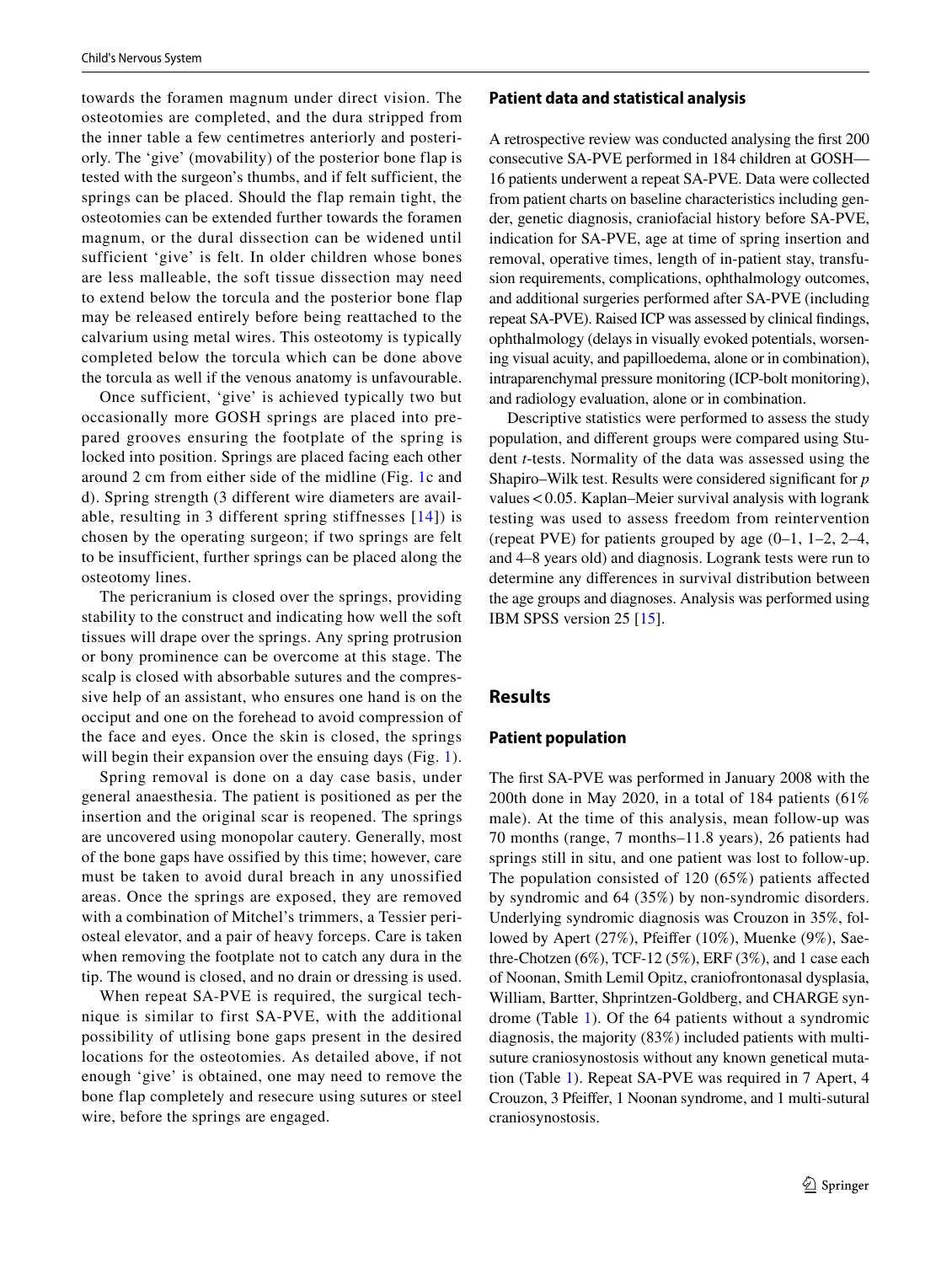<span id="page-3-0"></span>**Table 1** Study population demographics including diagnosis, gender, age at SA-PVE, and pre-operative craniofacial surgical history

| <b>Diagnosis</b>             | Total $(n)$ | Gender           |                  | No previous            | Median age at first       |  |
|------------------------------|-------------|------------------|------------------|------------------------|---------------------------|--|
|                              |             | F                | М                | operations, $n$ $(\%)$ | SA-PVE (range,<br>months) |  |
| <b>Syndromic</b>             |             |                  |                  |                        |                           |  |
| Crouzon                      | 42          | 16               | 26               | 35 (83%)               | $22(5-78)$                |  |
| Apert                        | 32          | 12               | 20               | 31 (97%)               | $13(3-54)$                |  |
| Pfeiffer                     | 12          | 9                | 3                | 8(67%)                 | $20(2-83)$                |  |
| Muenke                       | 11          | 6                | 5                | $10(91\%)$             | $14(6-59)$                |  |
| Saethre-Chotzen              | 7           | $\overline{4}$   | 3                | 6(86%)                 | $22(9-60)$                |  |
| <b>TCF12</b>                 | 6           | 3                | 3                | $6(100\%)$             | $15(9-22)$                |  |
| ERF                          | 3           | 1                | 2                | $3(100\%)$             | $53(29-59)$               |  |
| Noonan                       | 1           | 1                | $\boldsymbol{0}$ | $1(100\%)$             | $\overline{2}$            |  |
| <b>Smith Lemli Opitz</b>     | 1           | $\mathbf{0}$     | 1                | $\overline{0}$         | 85                        |  |
| <b>Williams</b>              | 1           | 1                | $\mathbf{0}$     | $\mathbf{0}$           | 23                        |  |
| <b>Bartter's</b>             | 1           | $\boldsymbol{0}$ | 1                | $1(100\%)$             | 48                        |  |
| <b>Sphrintzen-Goldberg</b>   | 1           | $\boldsymbol{0}$ | 1                | $1(100\%)$             | 5                         |  |
| Craniofrontonasal dysplasia  | 1           | $\boldsymbol{0}$ | 1                | $1(100\%)$             | 13                        |  |
| <b>CHARGE</b> syndrome       | 1           | $\boldsymbol{0}$ | 1                | $1(100\%)$             | 67                        |  |
| Subtotal                     | 120         | 53               | 67               | 104                    | $21(2-85)$                |  |
| Non-syndromic                |             |                  |                  |                        |                           |  |
| Multi-suture synostosis      | 53          | 13               | 40               | 47 (89%)               | $18(4-131)$               |  |
| <b>Bicoronal synostosis</b>  | 6           | 5                | 1                | $6(100\%)$             | $16(8-63)$                |  |
| <b>Cranial dysraphism</b>    | 2           | 1                | 1                | $2(100\%)$             | $13(8-18)$                |  |
| Sagittal synostosis          | 1           | $\mathbf{0}$     | 1                | $\overline{0}$         | 24                        |  |
| <b>Chiari 1 malformation</b> | 1           | $\boldsymbol{0}$ | 1                | $1(100\%)$             | 31                        |  |
| <b>Lambdoid synostosis</b>   | 1           | $\overline{0}$   | 1                | $1(100\%)$             | 14                        |  |
| Subtotal                     | 64          | 19               | 45               | 57                     | $17(4-131)$               |  |
| <b>Total</b>                 | 184         | 72               | 112              | 161 (88%)              | $19(2-131)$               |  |

Eighty-seven percent of syndromic and 89% of nonsyndromic patients had no other transcranial procedures before SA-PVE (Table [1](#page-3-0)). A total of 26 (14%) patients had undergone other transcranial procedures before frst SA-PVE. These included 5 anterior posterior shortening with biparietal expansions, 5 posterior cranial vault remodelling (PCVR) procedures, 3 FOA procedures, 2 foramen magnum decompression (FMD) procedures, 2 spring-assisted cranioplasties for scaphocephaly, 2 monobloc and rigid external distraction (RED) frame procedures, and 1 sagittal suturectomy. Six patients had undergone multiple transcranial procedures: one patient had a PCVR and an FMD; one had two FMD procedures; one had PCVR followed by monobloc and RED-frame, followed by anterior posterior shortening with biparietal expansions and another PCVR; one had total calvarial remodelling and a PCVR; one had two PCVR procedures; and one had anterior posterior shortening with biparietal expansions followed by FOA. One patient had FOA at the time of their SA-PVE.

SA-PVE was indicated for ICP-related concerns in 149 (75%) patients, of which 138 (93%) had confrmed raised ICP and 11 (7%) were considered to be at high risk of developing raised ICP in the near future. Decision to operate in these cases was based on literature and clinical experience. Raised ICP was confrmed by deteriorating ophthalmological fndings in 87 (63%) cases; ICP-bolt monitoring in 32 (37%); worsening clinical picture indicative of raised ICP in 6 (4%); radiographic fndings in 6 (4%); and a combination of the above in the rest. SA-PVE was indicated for (turri) brachycephalic head shape improvement in the remaining 35 (25%) patients. Repeat SA-PVE was performed due to raised ICP concerns in 14 patients and for head shape improvement in 2.

#### **SA‑PVE surgeries**

Median age at spring insertion for first SA-PVE was 19 months (range, 2–131 months) and at removal 34 months (range, 3–144 months), with springs remaining in situ for a mean of 9 months (range, 3 days–51 months). First SA-PVE spring insertion happened at a median age of 21 months for syndromic vs. 17 months for non-syndromic cases. Repeat SA-PVE was performed at a median age of 31 months (range, 17–93 months), with removal at 41 months (range,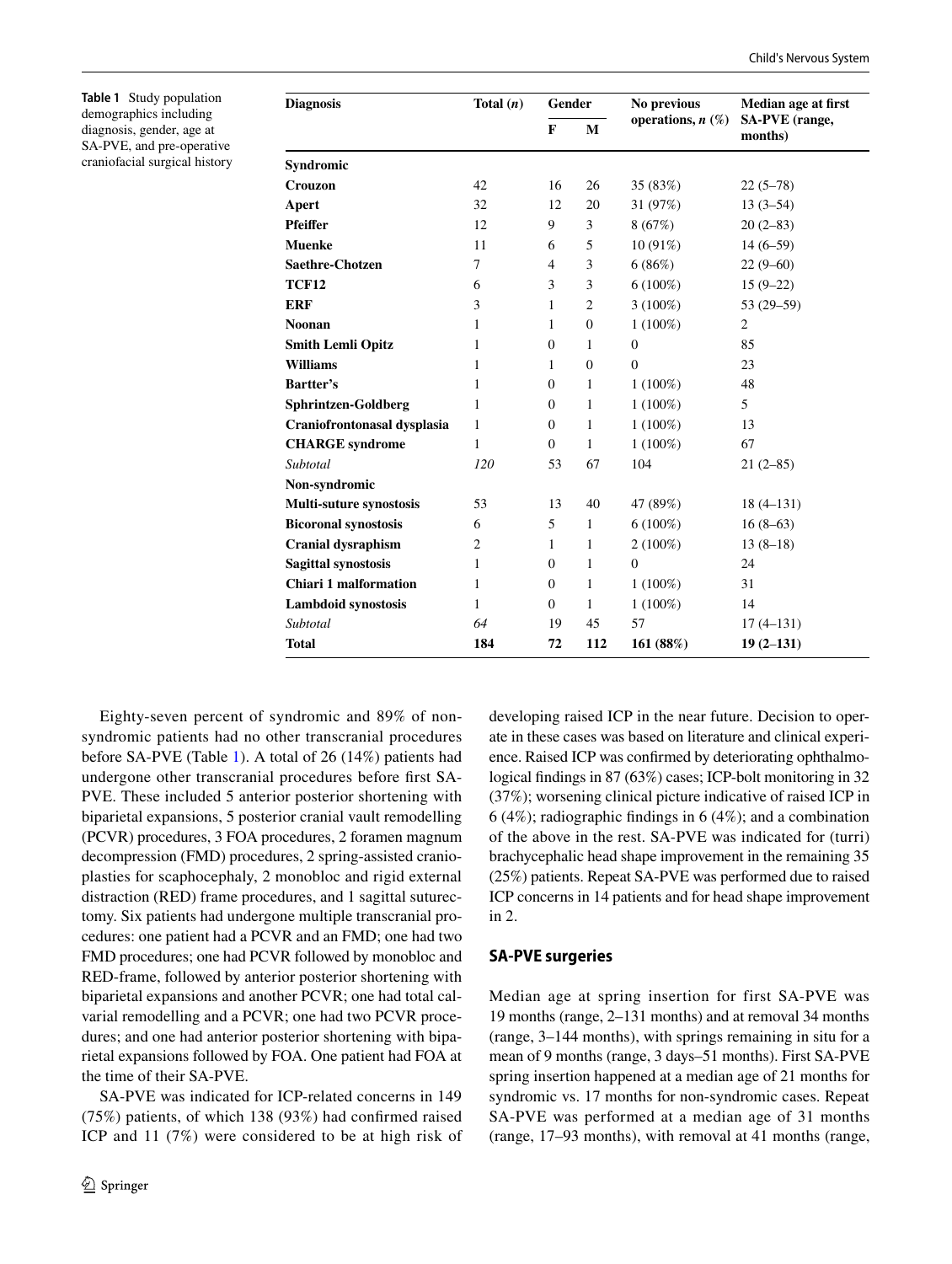<span id="page-4-0"></span>**Fig. 2** Kaplan–Meier survival analysis on time to repeat SA-PVE by age group at time of frst SA-PVE. This survival analysis evaluates the likelihood that patients needed a second SA-PVE based on age information. A survival of 1.0 indicates no repeat SA-PVE. From this graph, we can learn that the zero-to-one age group was more likely to require a repeat SA-PVE



23–68 months); the springs remained in situ for 10 months (range, 13 days–33 months; no statistically signifcant difference compared to frst SA-PVE).

#### **Repeat SA‑PVE**

Figures [2](#page-4-0) and [3](#page-4-1) show the Kaplan–Meier survival curves illustrating the time until repeat SA-PVE, by age group and diagnosis, respectively. Patients aged 0–1 year old showed a signifcant increased need for a repeat SA-PVE compared to older patients (logrank test,  $p=0.01$ ). There was a significant diference in the requirement for SA-PVE also between diagnostic groups (logrank test,  $p = < 0.001$ ). Patients with

<span id="page-4-1"></span>**Fig. 3** Kaplan–Meier survival analysis on time to repeat SA-PVE by diagnosis. This survival analysis evaluates the likelihood that patients needed a second SA-PVE based on diagnosis information. A survival of 1.0 indicates no repeat SA-PVE. The repeat SA-PVE was required mostly for the Apert population, followed by Crouzon-Pfeifer, and multisuture

Apert syndrome, followed by Crouzon and Pfeifer required a repeat SA-PVE more frequently compared to the rest of the diagnostic groups and at a time point closer to their initial SA-PVE than multi-sutural synostosis and 'other' diagnosis patients. Patients with Apert or Crouzon and Pfeifer required repeat SA-PVE at similar ages.

## **Fronto‑orbital advancement at time of spring removal**

A total of 41 (26%) patients had FOA during spring removal. This group consisted of 15 patients diagnosed with multisutural synostosis (37% of all multi-sutural SA-PVE removals), 6 of 11 Muenke, 5 of 6 TCF-12, 3 of 7 Saethre-Chotzen,

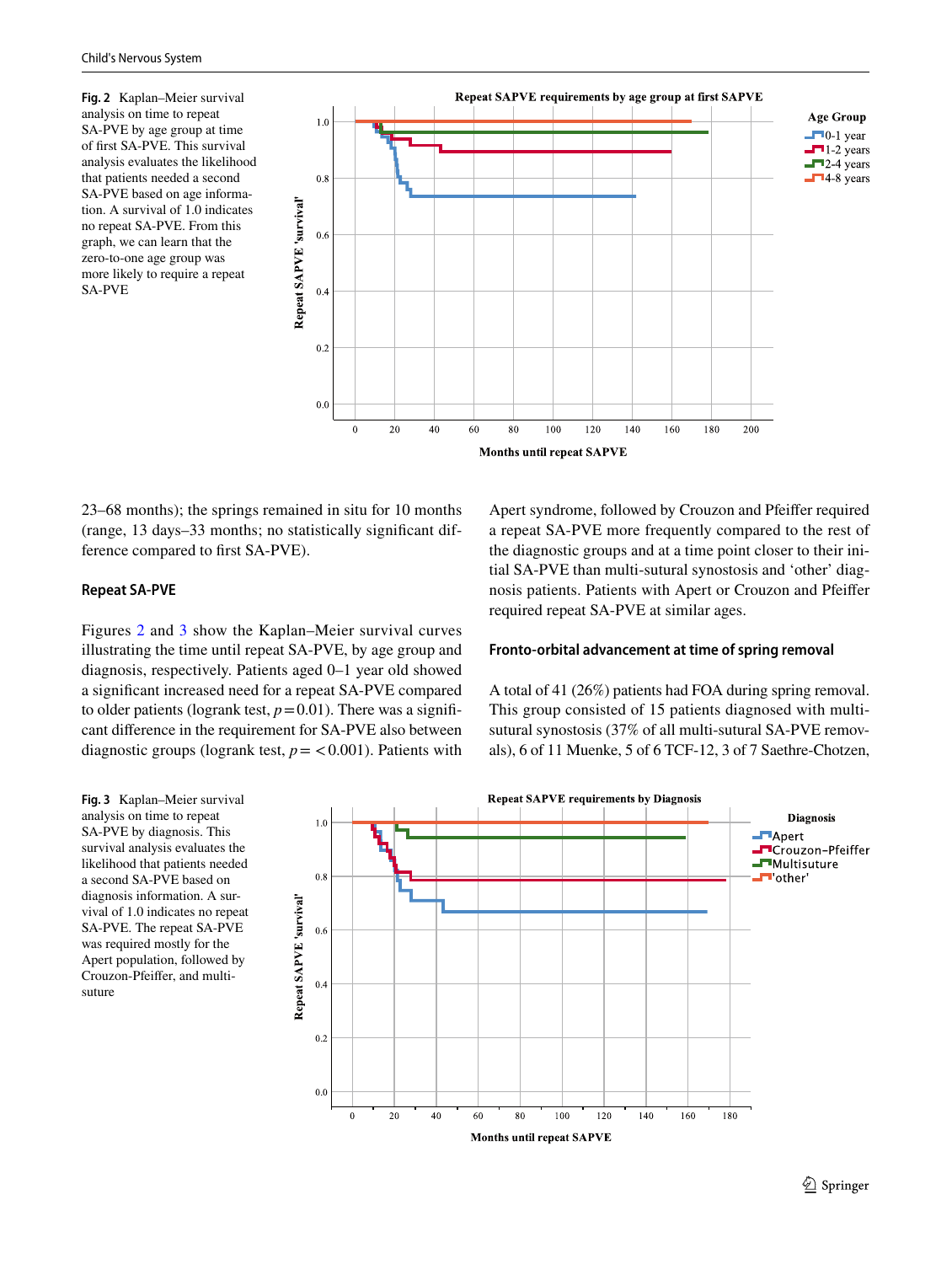3 of 6 isolated bicoronal synostosis, 3 of 32 Apert, 2 of 42 Crouzon, 1 of 12 Pfeifer, and the unique cases of Bartter's syndrome, Sphrintzen-Goldberg, and craniofrontonasal dysplasia.

Spring removal combined with FOA was performed in signifcantly younger patients than spring removal alone (15 months vs. 25 months, respectively,  $p = 0.005$ ). There was no statistically signifcant diference between length of time of springs in situ for cases with FOA at time of spring removal (average 12 months; range, 1–41 months) or for cases without an additional FOA.

#### **Operative time**

The mean operative time for insertion of springs without additional procedures was 2 h 30 min (range, 1–5 h 35 min) and for removal was signifcantly shorter at 1 h and 26 min (range, 32 min–4 h and 10 min,  $p = 0.001$ ). When removal of springs was combined with FOA, the mean operative time was signifcantly longer, at 3 h and 11 min (range, 1 h and 8 min–4 h and 45 min,  $p = < 0.001$ ).

#### **Post‑SA‑PVE and clinical outcomes**

#### **Hospital stay**

The median in-patient hospital stay for SA-PVE insertion was 3 nights (range, 1–116 nights); the median stay for removal alone was 1 night (range, 0–160 nights). When removal of springs was combined with FOA, the median stay was 4 nights (range, 1–51 nights), with no statistically signifcant diference from stay after spring insertion.

#### **Ophthalmology**

Ophthalmology data post-surgery were available for 102 patients. An overall post-operative improvement was seen in either visual acuity or papilloedema in 99 patients (97%). Of the three patients that showed no improvement, one had stable visual acuity that showed no worsening, and two had worsening acuity and no improvement in papilloedema.

#### **Transfusion requirements**

At frst SA-PVE, 122 patients received a mean of 196 ml of allogenic blood. For spring removal in those patients not undergoing FOA at time of spring removal, 16 patients received a mean volume of 63 ml. Of the 41 cases where spring removal was combined with FOA, 32 patients required a mean transfusion of 425 ml at removal.

#### **Complication profile**

Complications were assessed for all patients with the Oxford craniofacial complication scale, ordinarily used to compile complication data for the annual UK Craniofacial National Audit  $[16]$  $[16]$  $[16]$ . The scale consists of 0–5 grades as described in Table [2.](#page-5-0)

A total of 32 complications occurred in 26 patients, of which 30 events were related to insertion of springs at the SA-PVE and 2 events were related to spring removal. We had one mortality in this series. This patient had cranial dysraphism, pansynostosis, and a history of a large vertex encephalocele treated with a VP shunt at the age of 7 weeks. The patient was referred to our unit at the age of 3 for repair of the encephalocele. The surgery was uneventful, and the patient woke up with a Glasgow Coma Scale score of 12 post-operatively. Approximately 10 h after surgery, the patient had a sustained seizure presumed to be secondary to a ventriculoperitoneal shunt malfunction. A computed tomography scan showed a 'tight looking brain'. A bifrontal decompression was performed and the shunt externalised. Despite these manoeuvres, ICP continued to rise over the

<span id="page-5-0"></span>**Table 2** Overview of SA-PVE complications using the Oxford Craniofacial Complication Scale

| Grade | <b>Complication description</b>                                                   | <b>SA-PVE</b> |                          |                            |                          |     |
|-------|-----------------------------------------------------------------------------------|---------------|--------------------------|----------------------------|--------------------------|-----|
|       |                                                                                   | 1st insertion | 1st removal <sup>a</sup> | <b>Repeat</b><br>insertion | <b>Repeat</b><br>removal |     |
| 0     | No complications                                                                  | 158           | 155                      | 14                         | 16                       | 343 |
|       | No delay in discharge, reoperation, or long-term sequelae                         | 2             | 0                        | 0                          | 0                        |     |
| 2     | Delay in discharge but no further operation required                              |               |                          |                            | 0                        | 6   |
| 3     | Reoperation but no long-term sequelae.                                            | 22            | 0                        |                            | 0                        | 23  |
| 4     | Unexpected long-term deficit or neurological impairment<br>(permanent disability) | $\Omega$      | 0                        | 0                          | 0                        | 0   |
| 5     | Mortality                                                                         |               | 0                        | 0                          | 0                        |     |
|       | Total complications of grade 1–5                                                  | 28            |                          |                            |                          | 32  |

a Twenty-six springs remain in situ at time of current analysis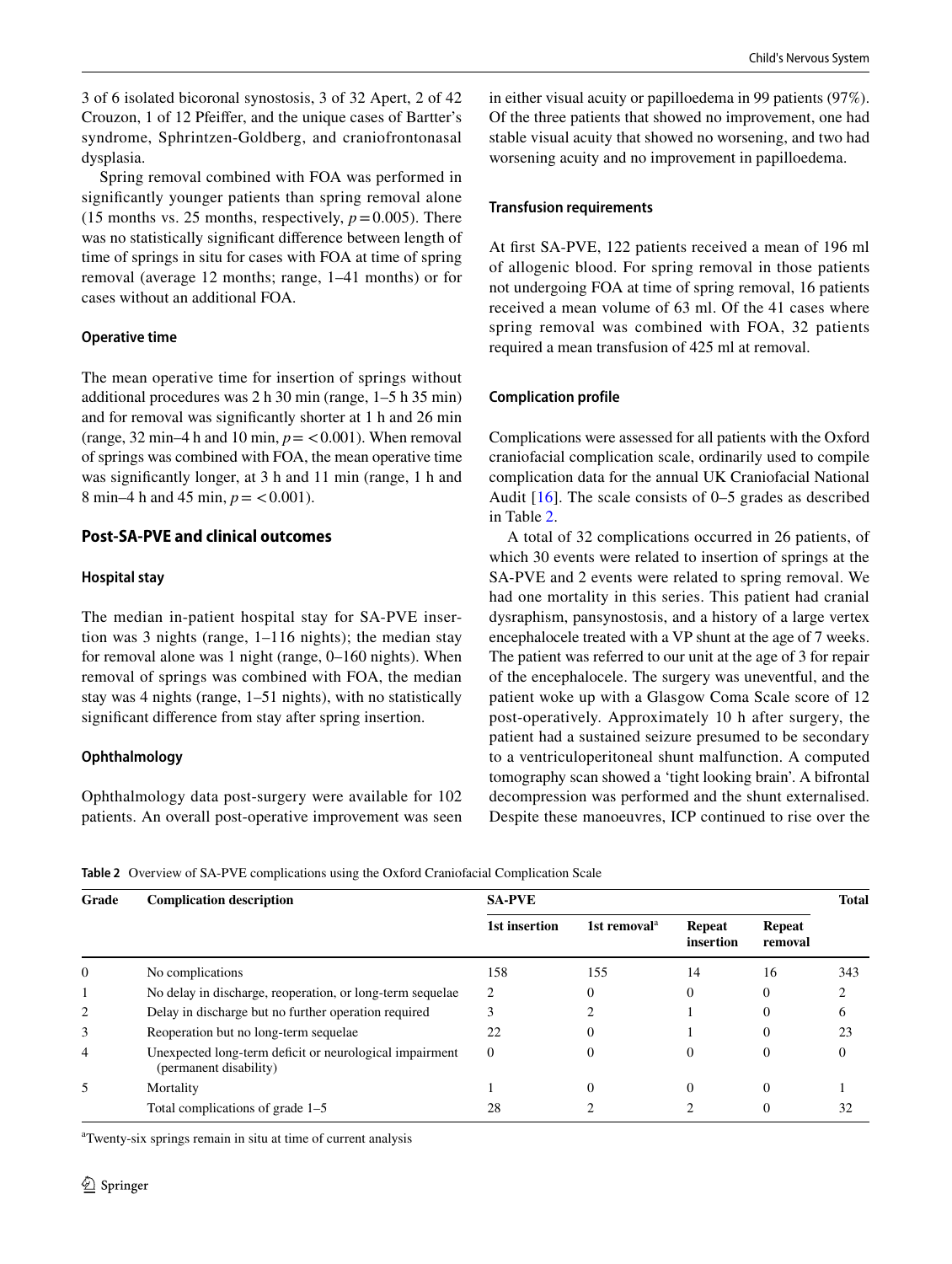ensuing 72 h, and along with the family's wishes, ongoing care was withdrawn.

The other 31 complications were graded between 1 and 3. Twenty-seven events were related to insertion of springs at frst SA-PVE and consisted of three grade 2 events—one patient required intravenous antibiotics following a postoperative chest infection and one patient sustained a small sinus breach intraoperatively causing intra-operative bleeding, which required a post-operative transfusion. Another patient was initially treated elsewhere and presented with an unusually located scar from a previous bicoronal incision. At GOSH, a standard bicoronal incision was performed, which caused scalp fap compromise and skin necrosis between the two incisions. This resolved with non-surgical management but resulted in secondary alopecia. Grade 3 complications occurred in 19 patients, with 22 events: one subgaleal collection requiring washout; two retained drains that required removal under general anaesthetic; nine eroding or outwardly dislodged springs that required early removal; and ten post-operative surgical site infections requiring removal of springs, washout, and antibiotic treatment.

At time of spring removal after frst SA-PVE, two grade 2 complications were reported: one patient had a minor bleeding post-operatively which was observed and managed conservatively; and one patient required intravenous antibiotics for a wound infection. At repeat SA-PVE, two complications occurred: one grade 2, where a patient with known central and obstructive sleep apnoea had a respiratory arrest on the ward and made a full recovery; and one grade 3, where a patient returned to the operating theatre for management of a post-operative haematoma.

#### **Follow‑up**

A total of 26 patients underwent at least one additional craniomaxillofacial procedure after SA-PVE, of which 2 following their repeat SA-PVE. Eleven monobloc advancements with RED-frame distraction were performed in 9 patients at an average age of 45.6 months (range, 10–97). One of these patients later required FMD and a further monobloc advancement with RED-frame. Anterior 2/3 remodelling was done in four patients at an average of 10 months (range, 6.4–16.3), of which one patient had monobloc advancement with RED-frame distraction 4 years after the anterior 2/3 remodelling. Further posterior vault remodelling was performed in 4 four patients at an average age of 36.5 months (range, 28–57). Le Fort III with RED-frame distraction was performed in two patients, of which one 16 months, and one 7.7 years after SA-PVE. The latter required two further FOAs. Following repeat SA-PVE, the two patients had FMD, which was undertaken at 10- and 18-months postrepeat SA-PVE (Table [3\)](#page-6-0).

<span id="page-6-0"></span>**Table 3** Overview additional craniomaxillofacial procedures following SA-PVE

|                                        | Number of additional craniomaxillofacial Total<br>procedures by diagnosis |                             |                             |              |
|----------------------------------------|---------------------------------------------------------------------------|-----------------------------|-----------------------------|--------------|
|                                        | Apert                                                                     | Crouzon-<br><b>Pfeiffer</b> | Multi-sutural<br>synostosis |              |
| $Monobloc + RED-$<br>frame             | $\mathfrak{D}_{\mathfrak{p}}$                                             | 9                           | $\Omega$                    | 11           |
| Le Fort $III + RED-$<br>frame          | 0                                                                         | 1                           | 1                           | $\mathbf{2}$ |
| Anterior 2/3 remod-<br>elling          | 0                                                                         | 1                           | 3                           | 4            |
| Foramen magnum<br>decompression        | $\Omega$                                                                  | 3                           | 0                           | 3            |
| Frontal orbital<br>advancement         | 0                                                                         | 2                           | 0                           | 2            |
| Posterior cranial<br>vault remodelling | 2                                                                         |                             | 1                           | 4            |
| <b>Total procedures</b>                | 4                                                                         | 17                          | 4                           | 26           |

*RED*, rigid external distraction

### **Discussion**

This study reports on our experience of the frst 200 consecutive SA-PVEs, delivered via a standardised surgical approach utilising spring devices [\[14\]](#page-8-13). This is a large clinical experience and our aim was to report our entire series utilising this surgical technique. Clinically, it is a heterogeneous group of indications for which this technique was used. The main inclusion criteria were the cohort of patients where we would have traditionally undertaken a static PVE. During the study period a small portion of children, typically over age 7 years, continued to be managed utilising the traditional approach.

SA-PVE achieved satisfactory gradual primary expansion of the skull with secondary callus ossifcation. The elastic nature of the spring design allows for easier and more robust soft tissue closure after implantation, thus overcoming this limitation of the more traditional PCVR. Additionally, spring action over time followed by consolidation until spring removal reduces the risks of relapse which may occur after PCVR. Compared to external distractors used in PVDO, the internal springs chosen at GOSH require no continuous break of the skin barrier, thus reducing infection risks, and no need for carers' compliance with distraction protocols over a long period of time [[17\]](#page-8-16). The forces and future perspectives on positioning on springs and surgical planning are welldescribed in the work of Borghi et al. [[14,](#page-8-13) [18](#page-8-17), [19\]](#page-8-18). The main disadvantages of SA-PVE compared to PCVR are the need for a second operation to remove the springs and the inability to reshape gross contour abnormalities such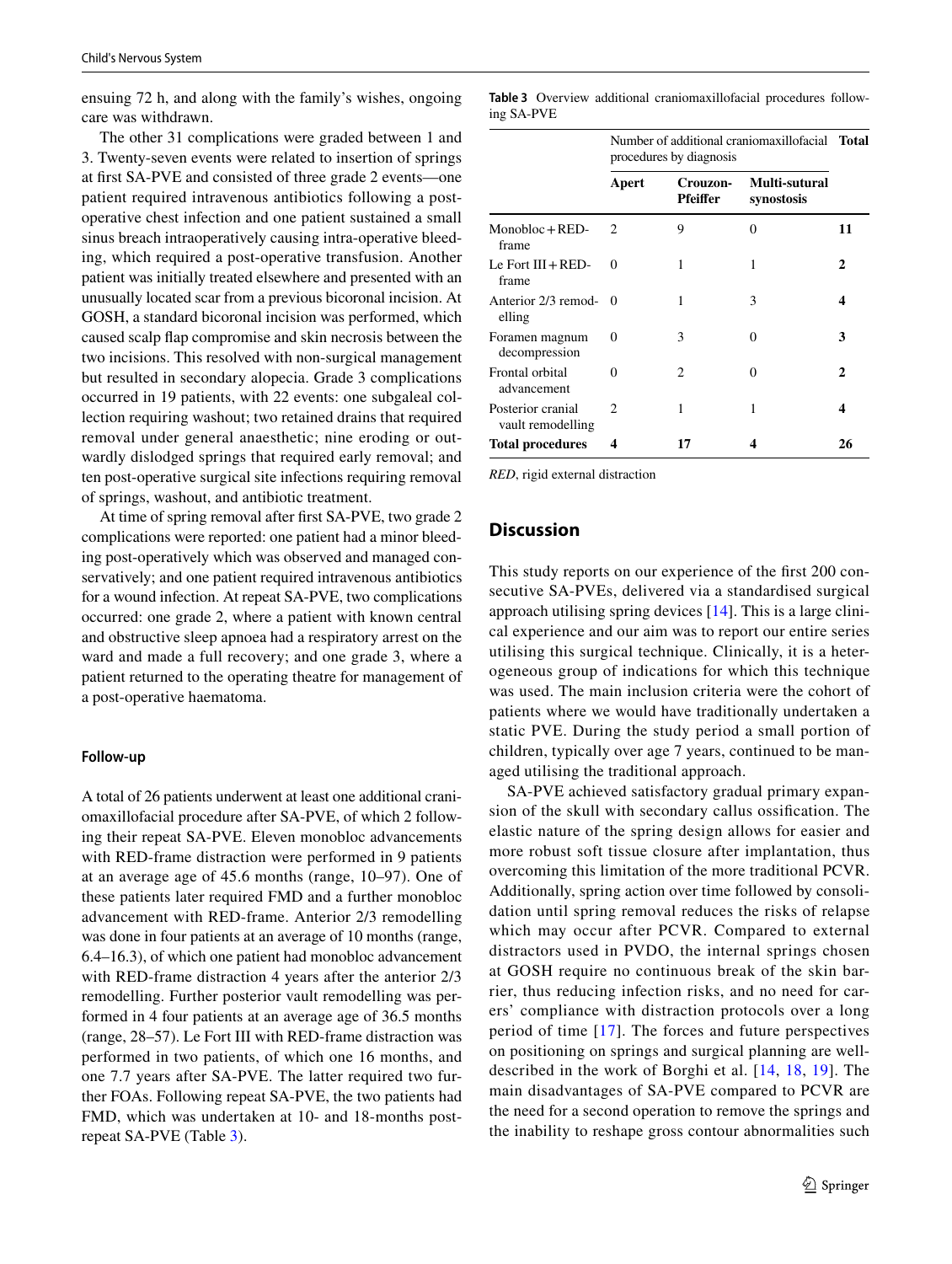as the correction of fattened or hypoplastic regions or compensatory bulges. In SA-PVE, only the craniotomised segment can be advanced, but the contour of the expanded region cannot be signifcantly altered.

SA-PVE showed comparable trends and outcomes to traditional vault expansion procedures reported in the literature  $[1, 5, 9, 10]$  $[1, 5, 9, 10]$  $[1, 5, 9, 10]$  $[1, 5, 9, 10]$  $[1, 5, 9, 10]$  $[1, 5, 9, 10]$  $[1, 5, 9, 10]$  $[1, 5, 9, 10]$ . In our series, the majority of surgeries were delivered in syndromic patients, mostly with Crouzon syndrome followed by Apert. Apert, Muenke, and TCF12 were operated earlier compared to other syndromes.

Raised ICP concerns were the predominant driver for SA-PVE in our series. The majority of raised ICP fndings were diagnosed on ophthalmological fndings, including a combination of visually evoked potentials, worsening visual acuity, and the finding of papilledema  $[20]$  $[20]$  $[20]$ . Although this study showed a 97% improvement of papilledema as a result of the SA-PVE, details of ophthalmology results presented in this study are limited and an in-depth study should be carried out to identify specifc ophthalmologic tests and outcomes to evaluate raised ICP in children with craniosynostosis. The remainder of the study population was indicated for solely shape improvement, future studies include objective analysis of these outcomes.

A reduced level of control over the vector of the posterior distraction has been discussed as a potential disadvantage of SA-PVE compared to traditional vault expansion surgeries; this has not been the case in our series. Whilst the distraction resulted in some asymmetric for a proportion of the patients, in no cases was it signifcant enough to warrant any further surgical adjustment. A quantifcation of SA-PVE shape outcomes using 3D surface analysis as carried out for spring-assisted cranioplasty in sagittal craniosynostosis would allow us to improve further the location of the surgical osteotomies, and the spring device choice and positioning [[21\]](#page-8-20).

With a total average operative time (insertion and removal of springs) of approximately 4 h, the operative time for SA-PVE is comparable to PVDO that is reported with an average of 3 h and 48 min, and with SA-PVE reported from another centre, taking 3 h and 35 min. Albeit with weak correlation, the SA-PVE operative time at GOSH has decreased over the last 12 years. Moreover, the surgical time is comparable to traditional PCVR with a mean total operative time of 2 h and44 min [[6,](#page-8-5) [22\]](#page-8-21). The median hospital stay lengths from the current study (3 nights) are in concordance with the literature describing SA-PVE and PVDO at 4 days and 3.25 days, respectively [\[6](#page-8-5), [22\]](#page-8-21). Currently at GOSH, we are aiming for spring removal to be performed as a day case. The blood transfusion requirements in our study are in concordance with a study on 31 PVDO which reported an 80% transfusion rate, with an average of 270 ml [[1](#page-8-0)].

A signifcantly higher number of repeat SA-PVE were required in patients who underwent their frst SA-PVE earlier in life, i.e., aged 0–1 year old compared to older patients. Moreover, patients with Apert syndrome, followed by Crouzon and Pfeifer required more repeat SA-PVE procedures than the rest of the study population. We hypothesised that the severity of both frontal and posterior cranial deformities infuences the age and amount of expansion needed. Cranial vault volumetric changes are expected from SA-PVE; however, these results are a subject of another study [[23](#page-8-22)].

Our series demonstrated 32 post-operative complications in 26 patients following SA-PVE. There was mortality; this patient had a complex medical history and a diagnosis of cranial dysraphism. The other complications included 23 cases with return to theatre requiring a general anaesthetic. These results are similar to the 16% described in PVDO by the Oxford Craniofacial Team [[1](#page-8-0)]. Surgical site infections were the most common complications. Infections settled after spring removal, apart from two cases with osteomyelitis.

Although SA-PVE relieved the raised ICP concerns in the majority of our study population, some patients went on for further frontofacial procedures. Craniofacial craniosynostosis syndromes are characterised by complex and variable phenotypes afected with not only calvarial deformity but also midfacial anomalies. Some patients with additional midfacial hypoplasia and orbital deformity, such as Crouzon and Pfeifer (11/54) went on for facial surgery post-SA-PVE. Also, 3/32 patients with Apert syndrome required frontofacial surgery either at time of spring removal or at adolescence for aesthetic reasons, and 2 patients further underwent a monobloc distraction [\[24](#page-8-23), [25](#page-8-24)]. Given the length of followup, further SA-PVE and midface or frontofacial procedures are likely to be required in the included study population.

As expected, there is a learning curve with this technique. We start off by using a larger number of springs (typically 6) and over time settled with 2 springs per procedure. Our osteotomies were more extensive in the beginning with, and gradually, these became more limited with similar surgical outcomes. Out bucket handle craniotomy was modifed to a more sinusoidal shape (as shown in Fig. [1\)](#page-1-0) to prevent a bony lip at the top of the head. We are currently in the process of undertaking subgroup analyses from this cohort to better defne these parameters and their utility in specifc clinical cohorts utilising techniques used in our sagittal synostosis cohort [[14,](#page-8-13) [19](#page-8-18), [23](#page-8-22)]. These we hope to present to the surgical audience in the near future.

## **Conclusion**

Children with raised intracranial pressure and those with brachy(turry)cephalic head shapes can beneft from springassisted posterior vault expansion. Following a 12-year